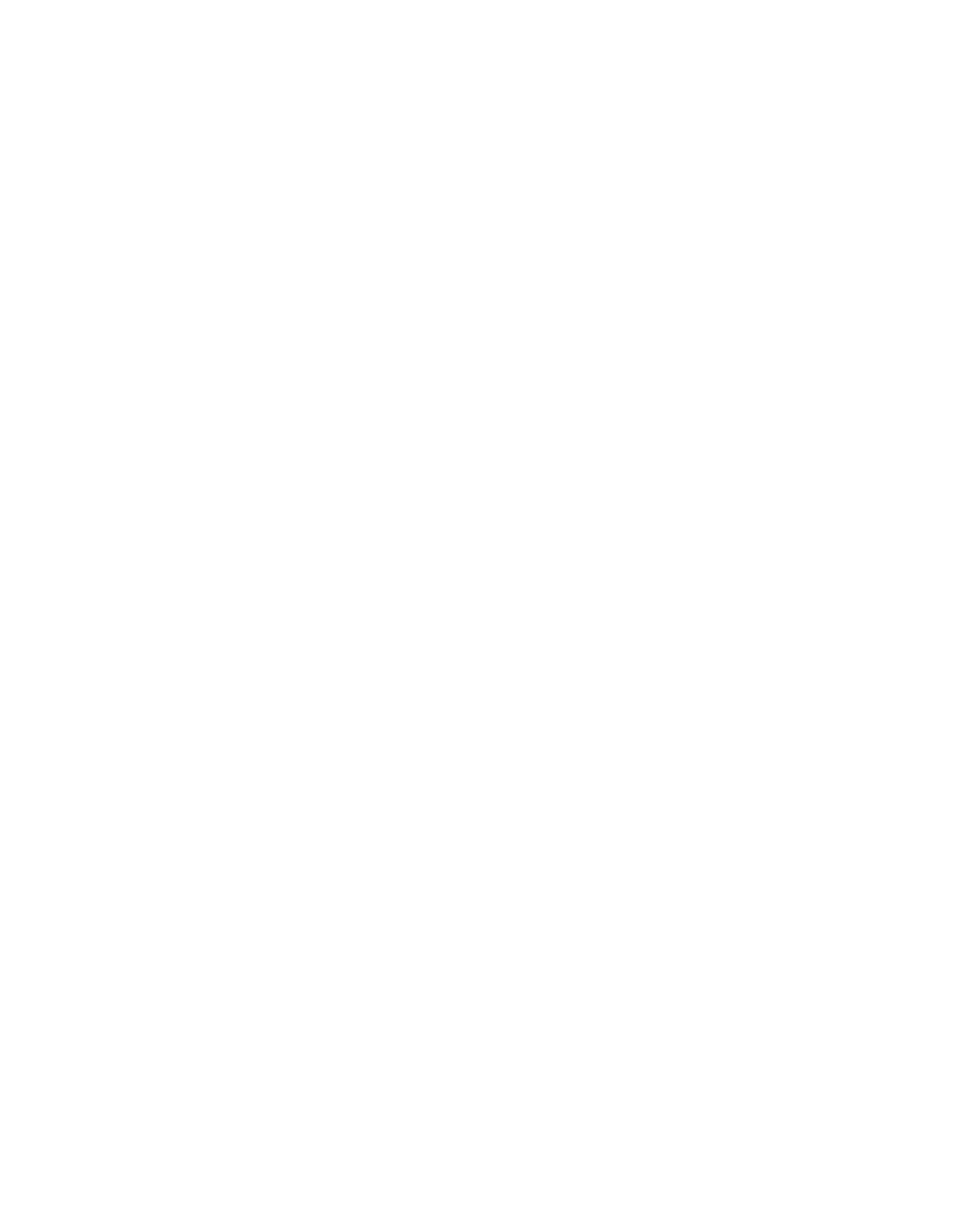

## **Quality Control Pesticide Analysis (Continued)**

#### *Batch: 2029041 - 202 (Continued)*

| LCS(2029041-BS1)   |            |      |       |                  |                  |                |
|--------------------|------------|------|-------|------------------|------------------|----------------|
| Analyte            | % Recovery | LOQ  | Units | %Recovery Limits | <b>Extracted</b> | Analyzed       |
| Fludioxonil        | 113        | 0.06 | ppm   | 70-130           | 07/16/20 09:24   | 07/16/20 20:17 |
| Hexythiazox        | 107        | 0.1  | ppm   | 70-130           | 07/16/20 09:24   | 07/16/20 20:17 |
| Imazalil           | 76.0       | 0.06 | ppm   | 57.9-96.4        | 07/16/20 09:24   | 07/16/20 20:17 |
| Fipronil           | 120        | 0.1  | ppm   | 70-130           | 07/16/20 09:24   | 07/16/20 19:08 |
| Imidacloprid       | 115        | 0.06 | ppm   | 70-130           | 07/16/20 09:24   | 07/16/20 20:17 |
| Fludioxonil        | 105        | 0.06 | ppm   | 70-130           | 07/16/20 09:24   | 07/16/20 19:08 |
| Metalaxyl          | 109        | 0.06 | ppm   | 70-130           | 07/16/20 09:24   | 07/16/20 20:17 |
| Methiocarb         | 111        | 0.06 | ppm   | 70-130           | 07/16/20 09:24   | 07/16/20 20:17 |
| Methomyl           | 114        | 0.06 | ppm   | 70-130           | 07/16/20 09:24   | 07/16/20 20:17 |
| Myclobutanil       | 113        | 0.06 | ppm   | 70-130           | 07/16/20 09:24   | 07/16/20 20:17 |
| Kresoxim-methyl    | 110        | 0.1  | ppm   | 70-130           | 07/16/20 09:24   | 07/16/20 19:08 |
| Naled              | 109        | 0.06 | ppm   | 70-130           | 07/16/20 09:24   | 07/16/20 20:17 |
| Malathion          | 122        | 0.06 | ppm   | 70-130           | 07/16/20 09:24   | 07/16/20 19:08 |
| Oxamyl             | 107        | 0.06 | ppm   | 70-130           | 07/16/20 09:24   | 07/16/20 20:17 |
| Paclobutrazol      | 102        | 0.06 | ppm   | 70-130           | 07/16/20 09:24   | 07/16/20 20:17 |
| Methyl parathion   | 121        | 0.06 | ppm   | 70-130           | 07/16/20 09:24   | 07/16/20 19:08 |
| <b>MGK-264</b>     | 111        | 0.06 | ppm   | 70-130           | 07/16/20 09:24   | 07/16/20 19:08 |
| Phosmet            | 102        | 0.06 | ppm   | 70-130           | 07/16/20 09:24   | 07/16/20 20:17 |
| Piperonyl butoxide | 109        | 0.9  | ppm   | 70-130           | 07/16/20 09:24   | 07/16/20 20:17 |
| Prallethrin        | 113        | 0.06 | ppm   | 70-130           | 07/16/20 09:24   | 07/16/20 20:17 |
| Propoxur           | 106        | 0.06 | ppm   | 70-130           | 07/16/20 09:24   | 07/16/20 20:17 |
| Permethrins        | 85.7       | 0.06 | ppm   | 70-130           | 07/16/20 09:24   | 07/16/20 19:08 |
| Pyrethrins         | 111        | 0.06 | ppm   | 70-130           | 07/16/20 09:24   | 07/16/20 20:17 |
| Pyridaben          | 107        | 0.06 | ppm   | 70-130           | 07/16/20 09:24   | 07/16/20 20:17 |
| Propiconazole      | 111        | 0.06 | ppm   | 70-130           | 07/16/20 09:24   | 07/16/20 19:08 |
| Spinosad           | 76.7       | 0.06 | ppm   | 70-130           | 07/16/20 09:24   | 07/16/20 20:17 |
| Spiromesifen       | 116        | 0.06 | ppm   | 70-130           | 07/16/20 09:24   | 07/16/20 20:17 |
| Spirotetramat      | 107        | 0.06 | ppm   | 70-130           | 07/16/20 09:24   | 07/16/20 20:17 |
| Spiroxamine        | 105        | 0.06 | ppm   | 70-130           | 07/16/20 09:24   | 07/16/20 20:17 |
| Tebuconazole       | 102        | 0.06 | ppm   | 70-130           | 07/16/20 09:24   | 07/16/20 20:17 |
| Thiacloprid        | 104        | 0.06 | ppm   | 70-130           | 07/16/20 09:24   | 07/16/20 20:17 |
| Thiamethoxam       | 108        | 0.06 | ppm   | 70-130           | 07/16/20 09:24   | 07/16/20 20:17 |
| Trifloxystrobin    | 107        | 0.06 | ppm   | 70-130           | 07/16/20 09:24   | 07/16/20 20:17 |

### **Solvent Analysis**

#### *Batch: 2029049 - 205*

| Blank(2029049-BLK1)                                        |        |                                                                                                                                                                                                                                                           |              |                                                                                                      |                  |          |  |  |  |
|------------------------------------------------------------|--------|-----------------------------------------------------------------------------------------------------------------------------------------------------------------------------------------------------------------------------------------------------------|--------------|------------------------------------------------------------------------------------------------------|------------------|----------|--|--|--|
| Analyte                                                    | Result | LOQ                                                                                                                                                                                                                                                       | <b>Units</b> | %Recovery Limits                                                                                     | <b>Extracted</b> | Analyzed |  |  |  |
| MANAGEME.                                                  |        | - 7/17/2020                                                                                                                                                                                                                                               |              |                                                                                                      |                  |          |  |  |  |
|                                                            |        | All QC samples met acceptance criteria of the method; data available upon request. These results relate only to the sample<br>included on this report. The report may not be reproduced except in full, without the written permission of Green Leaf Lab. |              |                                                                                                      |                  |          |  |  |  |
| <b>ISO 17025</b><br><b>ACCREDITED</b><br><b>LABORATORY</b> |        |                                                                                                                                                                                                                                                           |              | Lab results apply to the sample as received, samples were not collected per OAR 333-007 requirements |                  |          |  |  |  |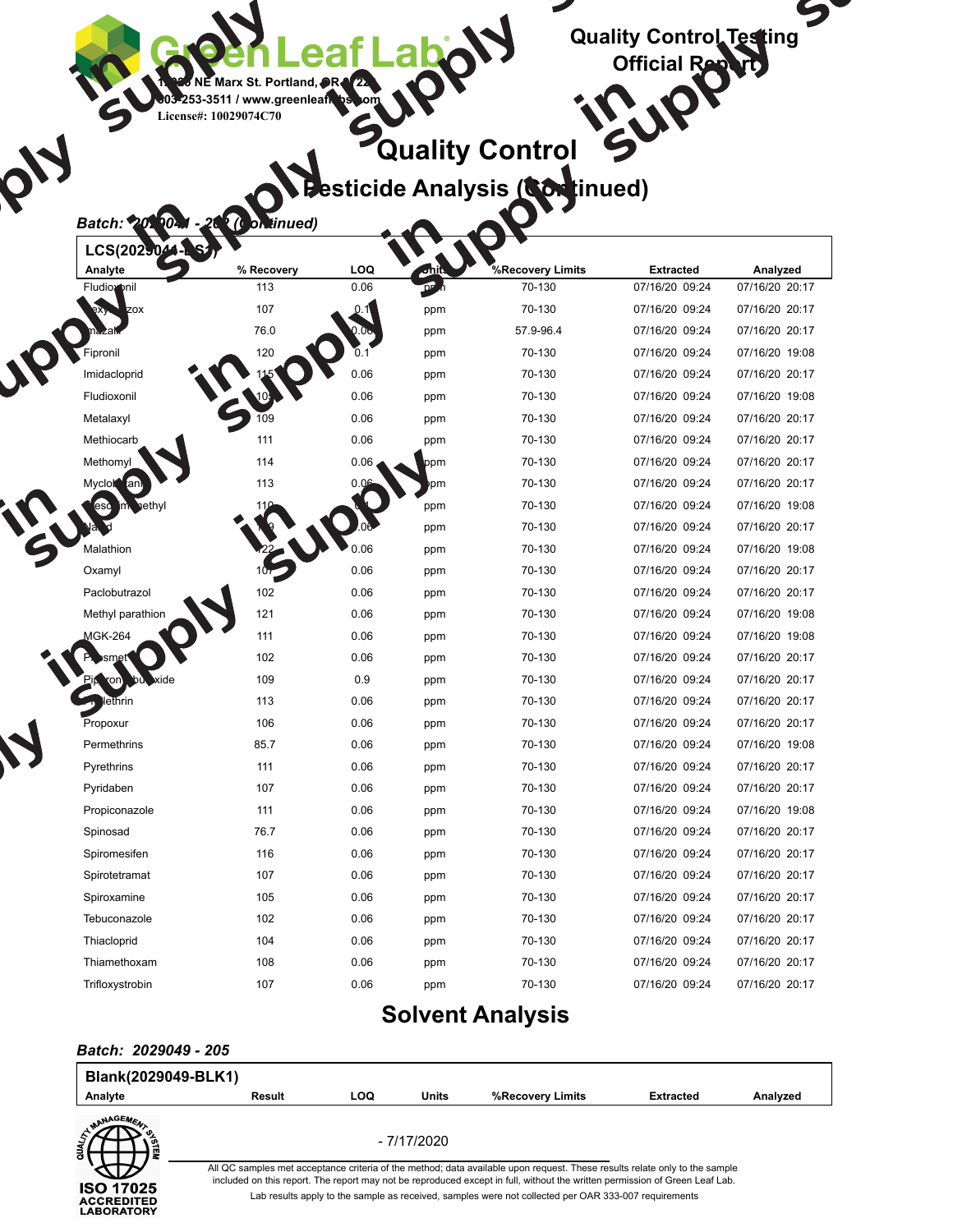**Quality Control Testing Official Report**

# **Quality Control Solvent Analysis (Continued)**

### *Batch: 2029049 - 205 (Continued)*

Я

**License#: 10029074C70**

**12025 NE Marx St. Portland, OR 97220 503-253-3511 / www.greenleaflabs.com**

**een Leaf Lak** 

| Blank(2029049-BLK1) |         |       |              |                  |                  |                |
|---------------------|---------|-------|--------------|------------------|------------------|----------------|
| Analyte             | Result  | LOQ   | <b>Units</b> | %Recovery Limits | <b>Extracted</b> | Analyzed       |
| Acetone             | $<$ LOQ | 1000  | ppm          |                  | 07/16/20 13:47   | 07/16/20 21:44 |
| Acetonitrile        | $<$ LOQ | 50.00 | ppm          |                  | 07/16/20 13:47   | 07/16/20 21:44 |
| Benzene             | $<$ LOQ | 1.000 | ppm          |                  | 07/16/20 13:47   | 07/16/20 21:44 |
| <b>Butanes</b>      | $<$ LOQ | 1000  | ppm          |                  | 07/16/20 13:47   | 07/16/20 21:44 |
| 2-Butanol           | $<$ LOQ | 1000  | ppm          |                  | 07/16/20 13:47   | 07/16/20 21:44 |
| Cumene              | $<$ LOQ | 35.00 | ppm          |                  | 07/16/20 13:47   | 07/16/20 21:44 |
| Cyclohexane         | $<$ LOQ | 50.00 | ppm          |                  | 07/16/20 13:47   | 07/16/20 21:44 |
| Dichloromethane     | $<$ LOQ | 50.00 | ppm          |                  | 07/16/20 13:47   | 07/16/20 21:44 |
| 1,4-Dioxane         | $<$ LOQ | 50.00 | ppm          |                  | 07/16/20 13:47   | 07/16/20 21:44 |
| 2-Ethoxyethanol     | $<$ LOQ | 80.00 | ppm          |                  | 07/16/20 13:47   | 07/16/20 21:44 |
| Ethyl acetate       | $<$ LOQ | 1000  | ppm          |                  | 07/16/20 13:47   | 07/16/20 21:44 |
| Ethyl benzene       | $<$ LOQ | 35.00 | ppm          |                  | 07/16/20 13:47   | 07/16/20 21:44 |
| Ethylene glycol     | $<$ LOQ | 310.0 | ppm          |                  | 07/16/20 13:47   | 07/16/20 21:44 |
| Ethylene oxide      | $<$ LOQ | 25.00 | ppm          |                  | 07/16/20 13:47   | 07/16/20 21:44 |
| Ethyl ether         | $<$ LOQ | 1000  | ppm          |                  | 07/16/20 13:47   | 07/16/20 21:44 |
| Heptane             | $<$ LOQ | 1000  | ppm          |                  | 07/16/20 13:47   | 07/16/20 21:44 |
| Hexanes             | $<$ LOQ | 50.00 | ppm          |                  | 07/16/20 13:47   | 07/16/20 21:44 |
| Isopropyl acetate   | $<$ LOQ | 1000  | ppm          |                  | 07/16/20 13:47   | 07/16/20 21:44 |
| Methanol            | $<$ LOQ | 1000  | ppm          |                  | 07/16/20 13:47   | 07/16/20 21:44 |
| Pentanes            | $<$ LOQ | 1000  | ppm          |                  | 07/16/20 13:47   | 07/16/20 21:44 |
| Propane             | $<$ LOQ | 1000  | ppm          |                  | 07/16/20 13:47   | 07/16/20 21:44 |
| 2-Propanol (IPA)    | $<$ LOQ | 1000  | ppm          |                  | 07/16/20 13:47   | 07/16/20 21:44 |
| Tetrahydrofuran     | $<$ LOQ | 50.00 | ppm          |                  | 07/16/20 13:47   | 07/16/20 21:44 |
| Toluene             | $<$ LOQ | 50.00 | ppm          |                  | 07/16/20 13:47   | 07/16/20 21:44 |
| Xylenes             | $<$ LOQ | 50.00 | ppm          |                  | 07/16/20 13:47   | 07/16/20 21:44 |

 **LCS(2029049-BS1)**

| ∟∪∪\∠∪∠⊽∪¬⊽-⊔∪  |            |            |       |                  |                  |                |
|-----------------|------------|------------|-------|------------------|------------------|----------------|
| Analyte         | % Recovery | <b>LOQ</b> | Units | %Recovery Limits | <b>Extracted</b> | Analyzed       |
| Acetone         | 81.3       | 1000       | ppm   | 70-130           | 07/16/20 13:47   | 07/16/20 19:20 |
| Acetonitrile    | 81.4       | 50.00      | ppm   | 70-130           | 07/16/20 13:47   | 07/16/20 19:20 |
| Benzene         | 78.8       | 1.000      | ppm   | 70-130           | 07/16/20 13:47   | 07/16/20 19:20 |
| n-Butane        | 81.9       | 50.00      | ppm   | 70-130           | 07/16/20 13:47   | 07/16/20 19:20 |
| <b>Butanes</b>  | 80.8       | 1000       | ppm   | 70-130           | 07/16/20 13:47   | 07/16/20 19:20 |
| 2-Butanol       | 77.4       | 1000       | ppm   | 70-130           | 07/16/20 13:47   | 07/16/20 19:20 |
| Cumene          | 84.0       | 35.00      | ppm   | 70-130           | 07/16/20 13:47   | 07/16/20 19:20 |
| Cyclohexane     | 80.7       | 50.00      | ppm   | 70-130           | 07/16/20 13:47   | 07/16/20 19:20 |
| Dichloromethane | 82.3       | 50.00      | ppm   | 70-130           | 07/16/20 13:47   | 07/16/20 19:20 |
| 1.4-Dioxane     | 86.7       | 50.00      | ppm   | 70-130           | 07/16/20 13:47   | 07/16/20 19:20 |
| 2-Ethoxyethanol | 67.6       | 80.00      | ppm   | 70-130           | 07/16/20 13:47   | 07/16/20 19:20 |



- 7/17/2020

All QC samples met acceptance criteria of the method; data available upon request. These results relate only to the sample included on this report. The report may not be reproduced except in full, without the written permission of Green Leaf Lab. Lab results apply to the sample as received, samples were not collected per OAR 333-007 requirements